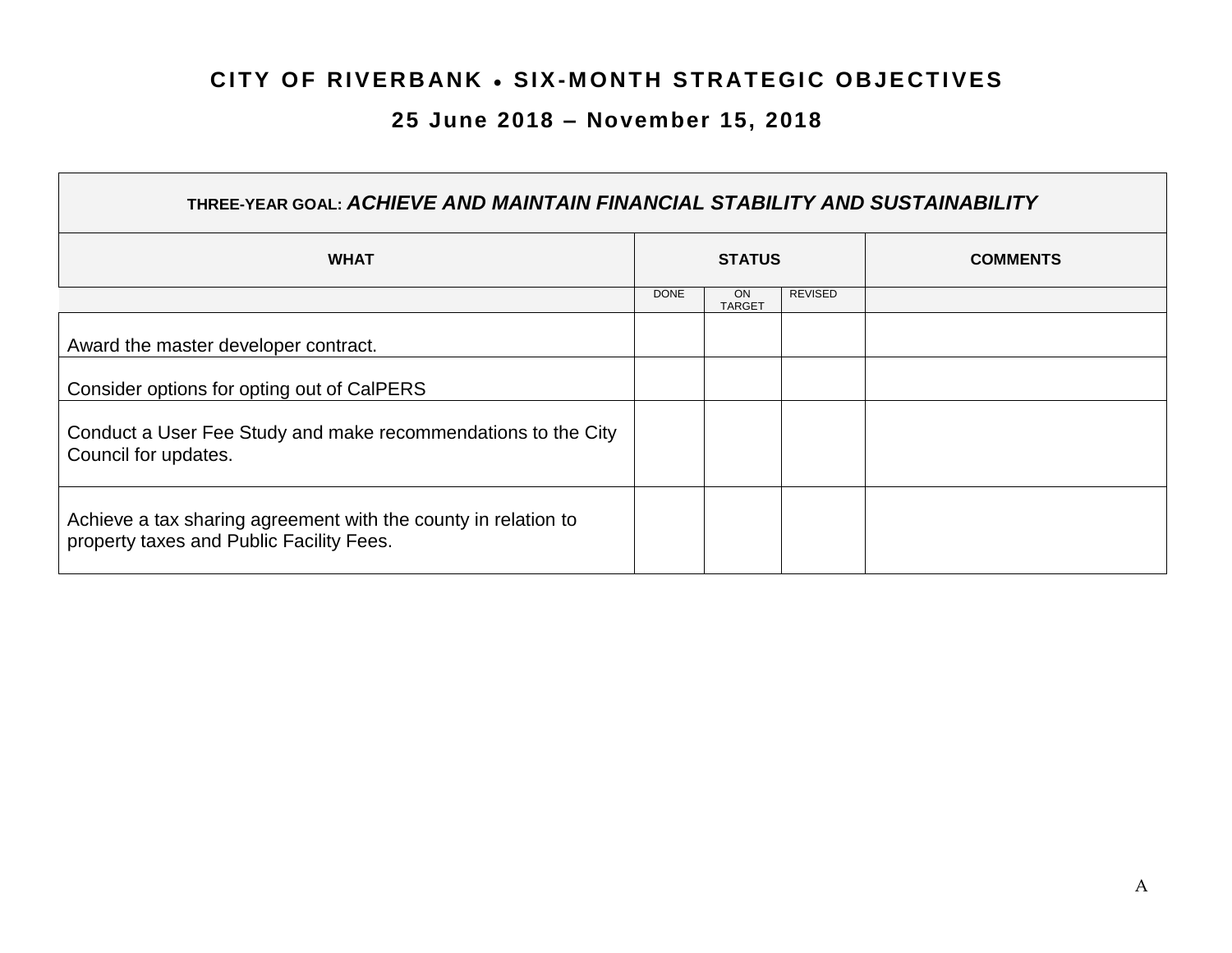| THREE-YEAR GOAL: ATTRACT, DEVELOP AND RETAIN QUALITY STAFF                                            |               |                     |                |                 |  |  |
|-------------------------------------------------------------------------------------------------------|---------------|---------------------|----------------|-----------------|--|--|
| <b>WHAT</b>                                                                                           | <b>STATUS</b> |                     |                | <b>COMMENTS</b> |  |  |
|                                                                                                       | <b>DONE</b>   | ON<br><b>TARGET</b> | <b>REVISED</b> |                 |  |  |
| Identify proper staffing for each department and develop a Five-Year<br>Staffing and Succession Plan. |               |                     |                |                 |  |  |
| Hold team building for staff.                                                                         |               |                     |                |                 |  |  |
| Update the Employee Survey with recommendations for follow up.                                        |               |                     |                |                 |  |  |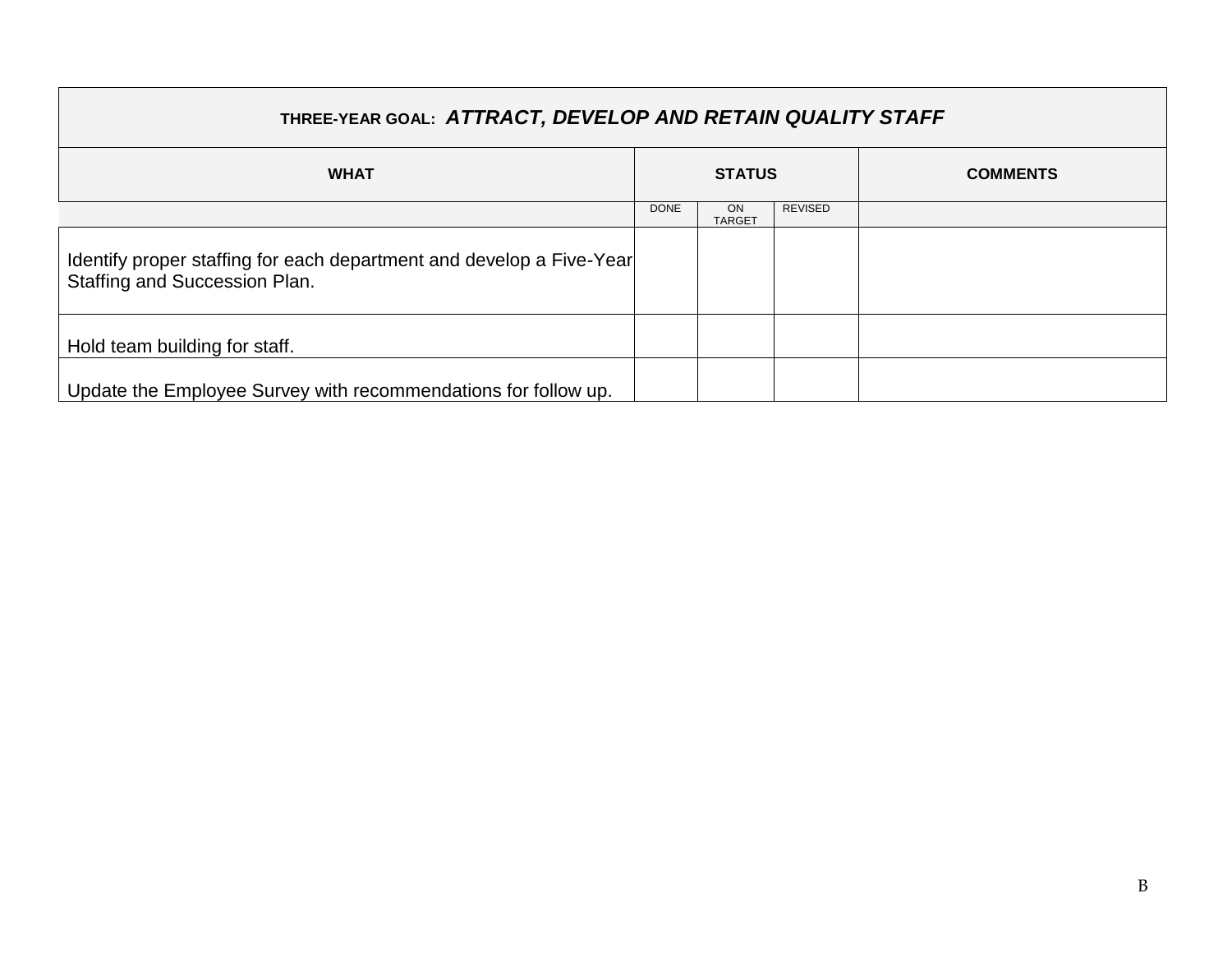## **THREE-YEAR GOAL:** *MAINTAIN AND IMPROVE THE CITY'S INFRASTRUCTURE AND SERVICE DELIVERY SYSTEMS*

| <b>WHAT</b>                                                                                                                                                                                            | <b>STATUS</b> |                     |                | <b>COMMENTS</b>         |  |
|--------------------------------------------------------------------------------------------------------------------------------------------------------------------------------------------------------|---------------|---------------------|----------------|-------------------------|--|
|                                                                                                                                                                                                        | <b>DONE</b>   | ON<br><b>TARGET</b> | <b>REVISED</b> |                         |  |
| Present to the city Council for direction options for hiring and funding staff to administer<br>GIS to implement PIO/IT.                                                                               |               |                     |                |                         |  |
| Identify funding and present a City-wide Park and Facility Master Plan to the City Council<br>for action.                                                                                              |               |                     |                |                         |  |
| Conduct a spatial analysis of all city facilities, identifying needs for the next 50 years,<br>including emerging technology and reserving an additional department to be identified in<br>the future. |               |                     |                |                         |  |
| Develop a plan of action for completion of the water meter project and roll-out of<br>consumption billing.                                                                                             |               |                     |                |                         |  |
| Identify water needs (storm, waste, potable) within the city in light of potential state<br>charging for groundwater and report the results, with options, to the City Council.                        |               |                     |                |                         |  |
| Determine the feasibility of funding stormwater improvement under SB 231 and make a<br>recommendation to the City Council for action.                                                                  |               |                     |                | <b>FUTURE OBJECTIVE</b> |  |
| Develop the East Side Industrial Master Plan.                                                                                                                                                          |               |                     |                | <b>FUTURE OBJECTIVE</b> |  |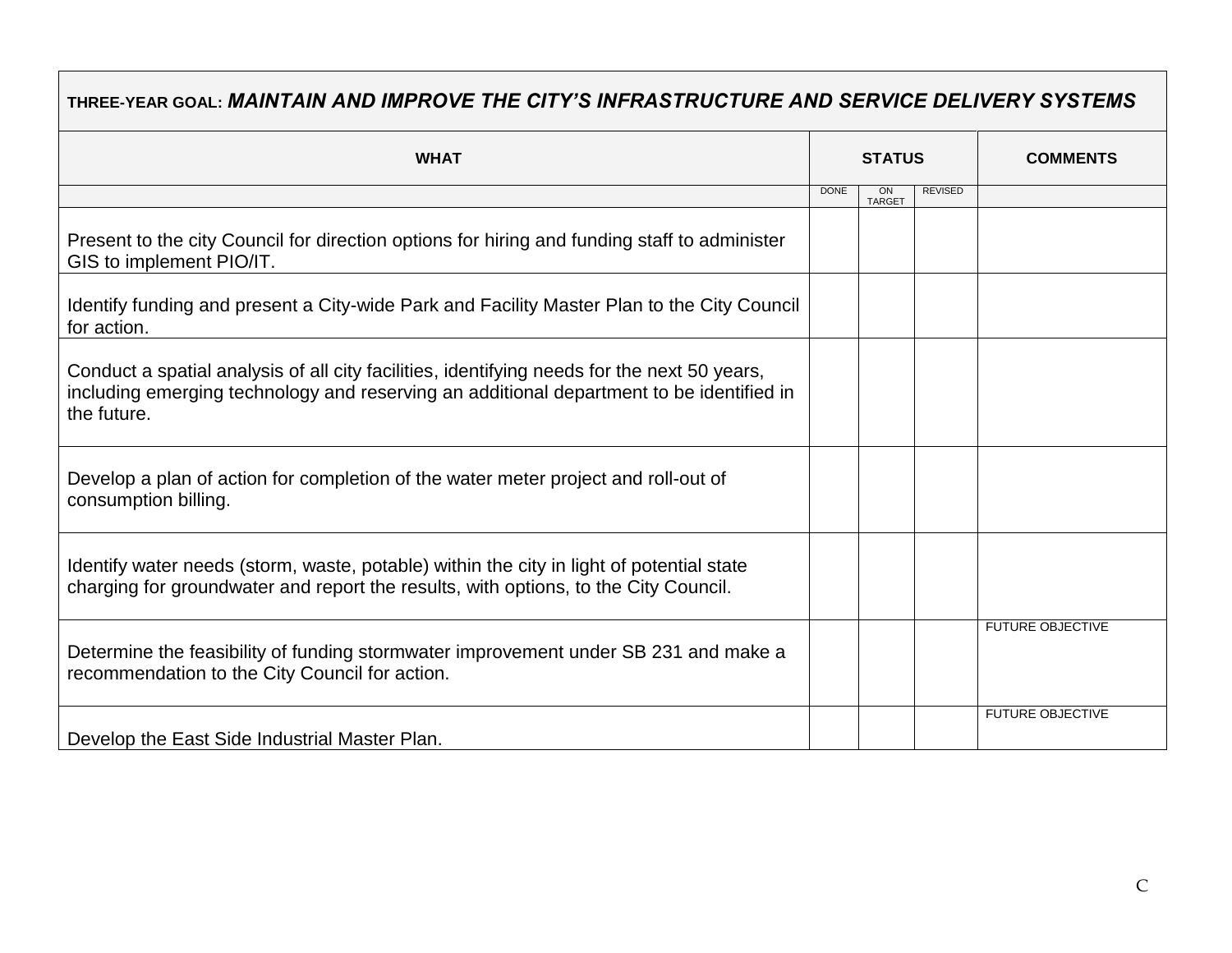## **THREE-YEAR GOAL:** *EXPAND ECONOMIC DEVELOPMENT OPPORTUNITIES FOR BUSINESSES*

| <b>WHAT</b>                                                                                                                                              | <b>STATUS</b> |                     |                | <b>COMMENTS</b> |
|----------------------------------------------------------------------------------------------------------------------------------------------------------|---------------|---------------------|----------------|-----------------|
|                                                                                                                                                          | <b>DONE</b>   | ON<br><b>TARGET</b> | <b>REVISED</b> |                 |
| Provide the City Council with an update on the removal of obstacles to development at Patterson and<br>Estelle                                           |               |                     |                |                 |
| Continue development of online processes, e.g., paying fees                                                                                              |               |                     |                |                 |
| Hold a joint City Council-Planning Commission workshop to discuss the plan for Crossroads West.                                                          |               |                     |                |                 |
| Negotiate the development agreement for Crossroads West.                                                                                                 |               |                     |                |                 |
| Identify ways to direct traffic to downtown to promote downtown activity, e.g., signs-one on Atchison,<br>one on Patterson; install an arch over 3rd St. |               |                     |                |                 |
| Develop and present to the City Council for action an incentive system for the businesses downtown.                                                      |               |                     |                |                 |